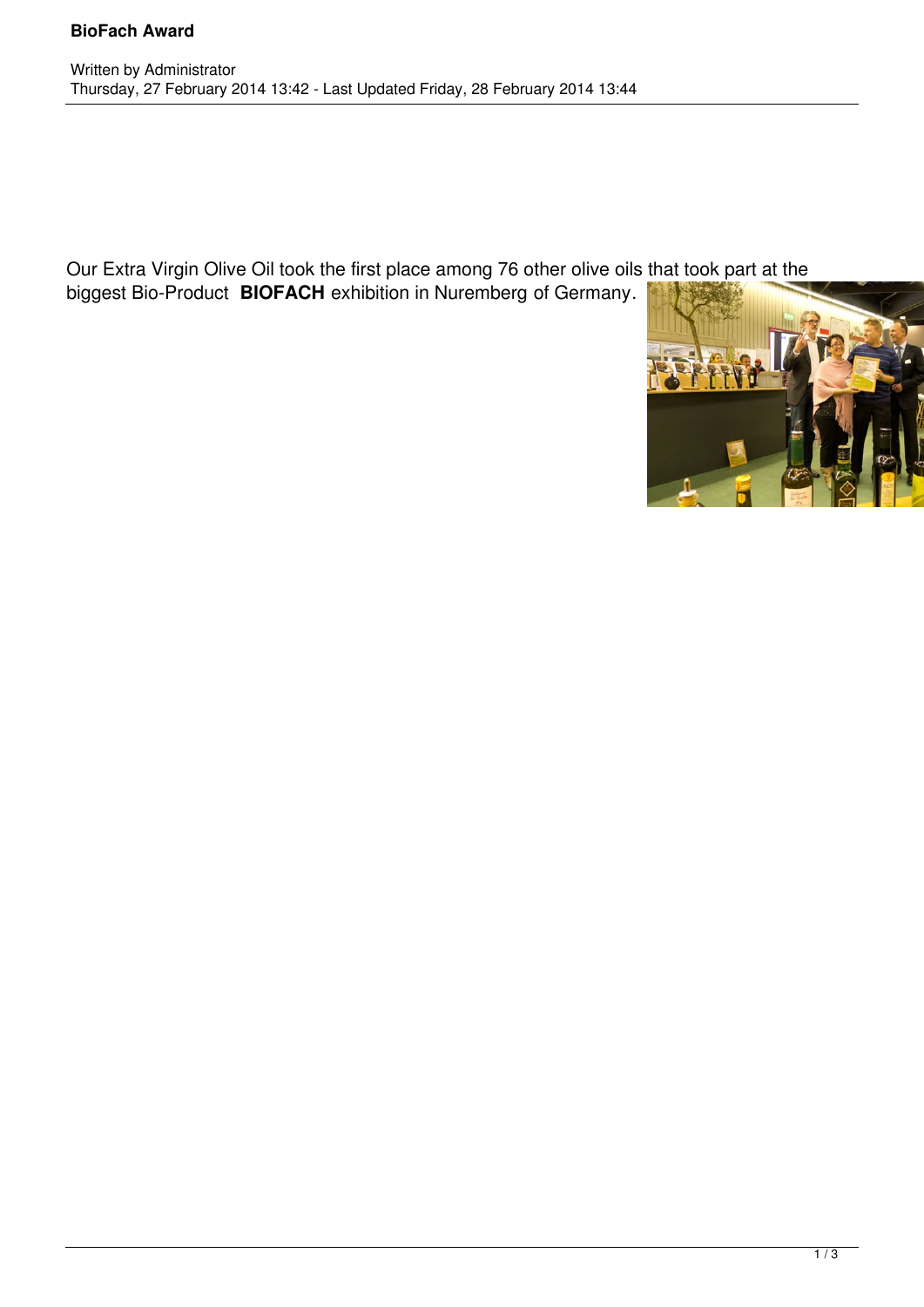## **BioFach Award**



and <mark>shibition itakes placetthe root 2</mark>5 are al 3 0.000 rubits at art (2011 be to of Germany 112 till annual 201



where the top (1st place is a photo of the monitor of the article of 20 of 20 of the unk Extra Within the results.



we are proproduct about about the agonized Greek people with our



Kattematas eturn home (21/2/2014) the publication at the local newspaper «Eleftheria